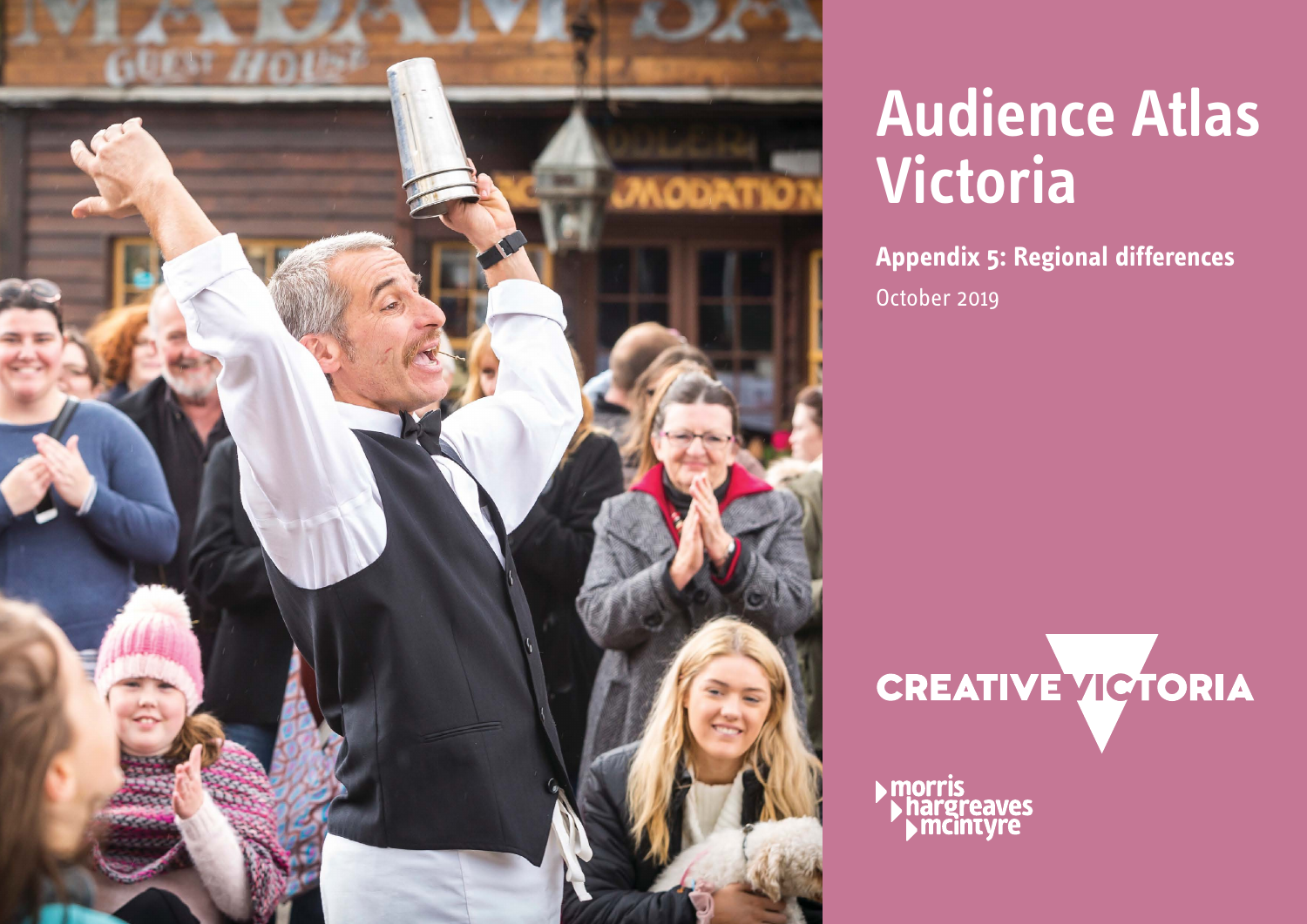# **Regional differences in the culture market**

Differences across Victoria's regions highlight the **idiosyncrasy** of the culture market. **Regional Victoria** tends to have a **more well-represented Culture Segment profile** than Melbourne, which favours the more culturally active segments.

Those who live in **Melbourne** are **more likely** to intend to **spend** more and **attend** more arts and culture, and there is a **large lapsed cohort** for most artforms in regional Victoria.

#### **Regional Victoria has a more balanced segment profile**

While many of the Culture Segments are present in broadly similar proportions across Victoria, there are a few marked differences within the State. In all areas, Expression is the largest segment, typically representing 1 in 5 of the market. This

is largest in Melbourne's North West at 29%, and smallest in regional Victoria at 18%.

Stimulation and Affirmation are the next two largest segments in the State as a whole, representing 13% each. Although this pattern is similar across the State, the overall pattern in regional Victoria is more equally represented across the segments, with the majority of segments representing 1 in 10.



#### **Essence Expression Armation Enrichment Stimulation Release Perspective Entertainment**

Cover image: Jacques the French waiter is seen performing at the 2017 Clunes Booktown Festival.

Photograph by Chris Hopkins

### **Culture Segment profile by region**

Perspective is the only segment that is significantly over-represented in regional Victoria compared to the market overall, at  $14\%$  vs 9% overall. This is similar to results in 2014, where Perspective also over-indexed.

This is likely to be reflective of demographic patterns to a large extent. Perspective is less likely to be found among the younger-thanaverage demographic found in Melbourne.

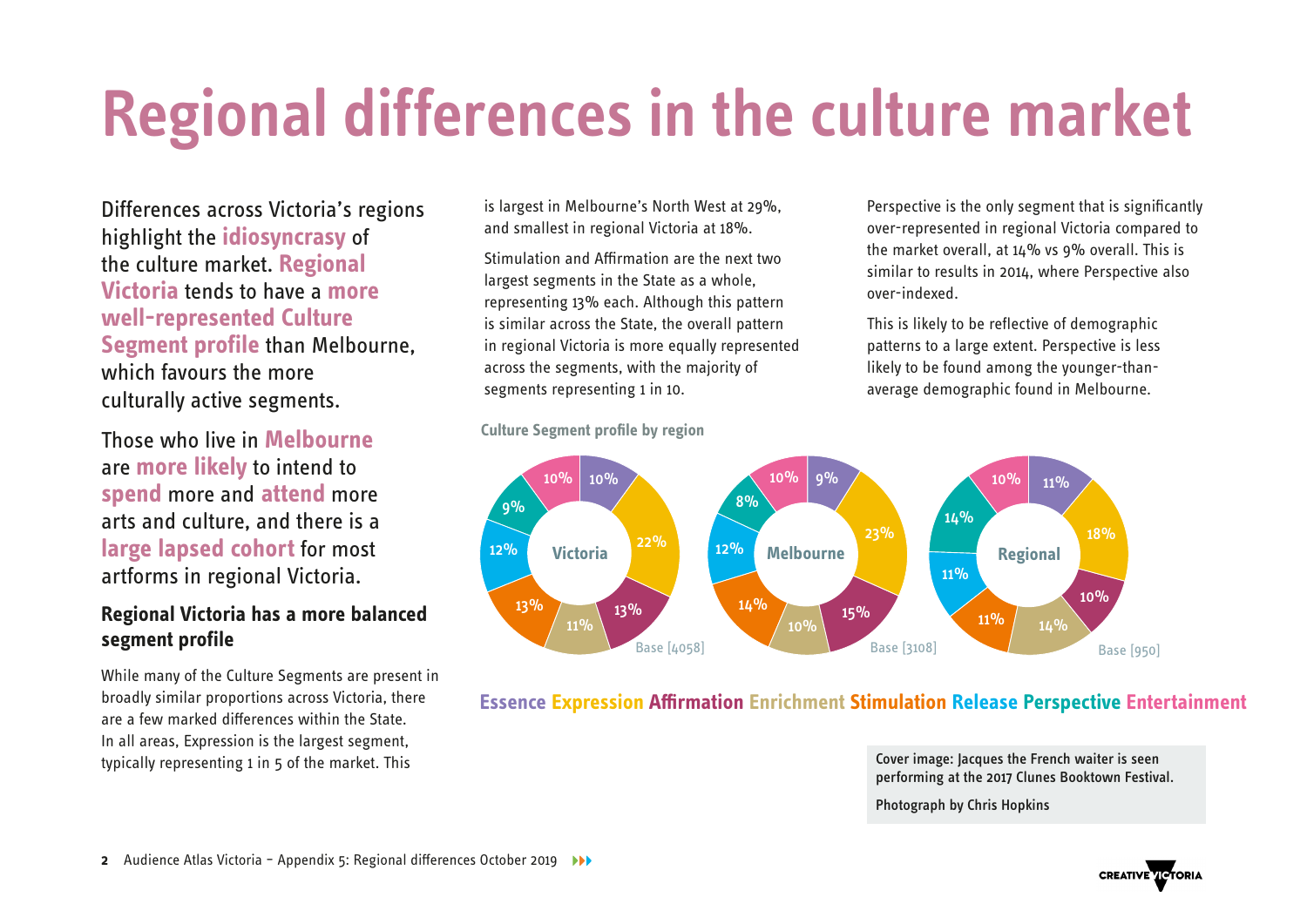#### **Regional differences in anticipated future spend on arts and culture**

Across the State, around half of respondents (49%) do not anticipate any change in their spending on arts and culture. A further 19% don't know if their spending will change, and this figure is higher in the areas outside Melbourne (23%) and in Mornington Peninsula (25%).

Overall, the culture market is more likely to anticipate spending more (18%) than less (13%). This pattern is comparable across Victoria, with one exception. Those who live in Mornington Peninsula and Latrobe-Gippsland are significantly more likely to anticipate to spend less than more.

Those based in Inner-Melbourne were most likely of any group not to intend to change their spending habits in the next 12 months at 56% compared to 49% overall. This group was also the most certain about future spending, with only 13% saying they didn't know.

**Predicted expenditure on arts and culture over the next 12 months** 

|                                      | <b>Likely to spend more</b> | Likely to spend the<br>same amount | <b>Likely to spend less</b> | Don't know |
|--------------------------------------|-----------------------------|------------------------------------|-----------------------------|------------|
| <b>Total</b>                         | 18%                         | 49%                                | 13%                         | 19%        |
| Regional average                     | 16%                         | 46%                                | 15%                         | 23%        |
| Ballarat & Bendigo                   | 15%                         | 45%                                | 17%                         | 23%        |
| Latrobe-Gippsland                    | 11%                         | 43%                                | 20%                         | 26%        |
| North West Victoria                  | 15%                         | 51%                                | 12%                         | 23%        |
| <b>Shepparton &amp; Hume</b>         | 21%                         | 46%                                | 13%                         | 19%        |
| Warrnambool, South West<br>& Geelong | 19%                         | 48%                                | 7%                          | 26%        |
| Melbourne average                    | 19%                         | 50%                                | 12%                         | 18%        |
| Inner-Melbourne                      | 21%                         | 56%                                | 13%                         | 19%        |
| Melbourne - North East               | 19%                         | 44%                                | 11%                         | 26%        |
| Melbourne - North West               | 23%                         | 41%                                | 17%                         | 19%        |
| Melbourne - Outer East               | 15%                         | 55%                                | 8%                          | 22%        |
| Melbourne - South East               | 20%                         | 50%                                | 15%                         | 16%        |
| Melbourne - West                     | 19%                         | 45%                                | 16%                         | 21%        |
| Mornington Peninsula                 | 14%                         | 45%                                | 17%                         | 25%        |

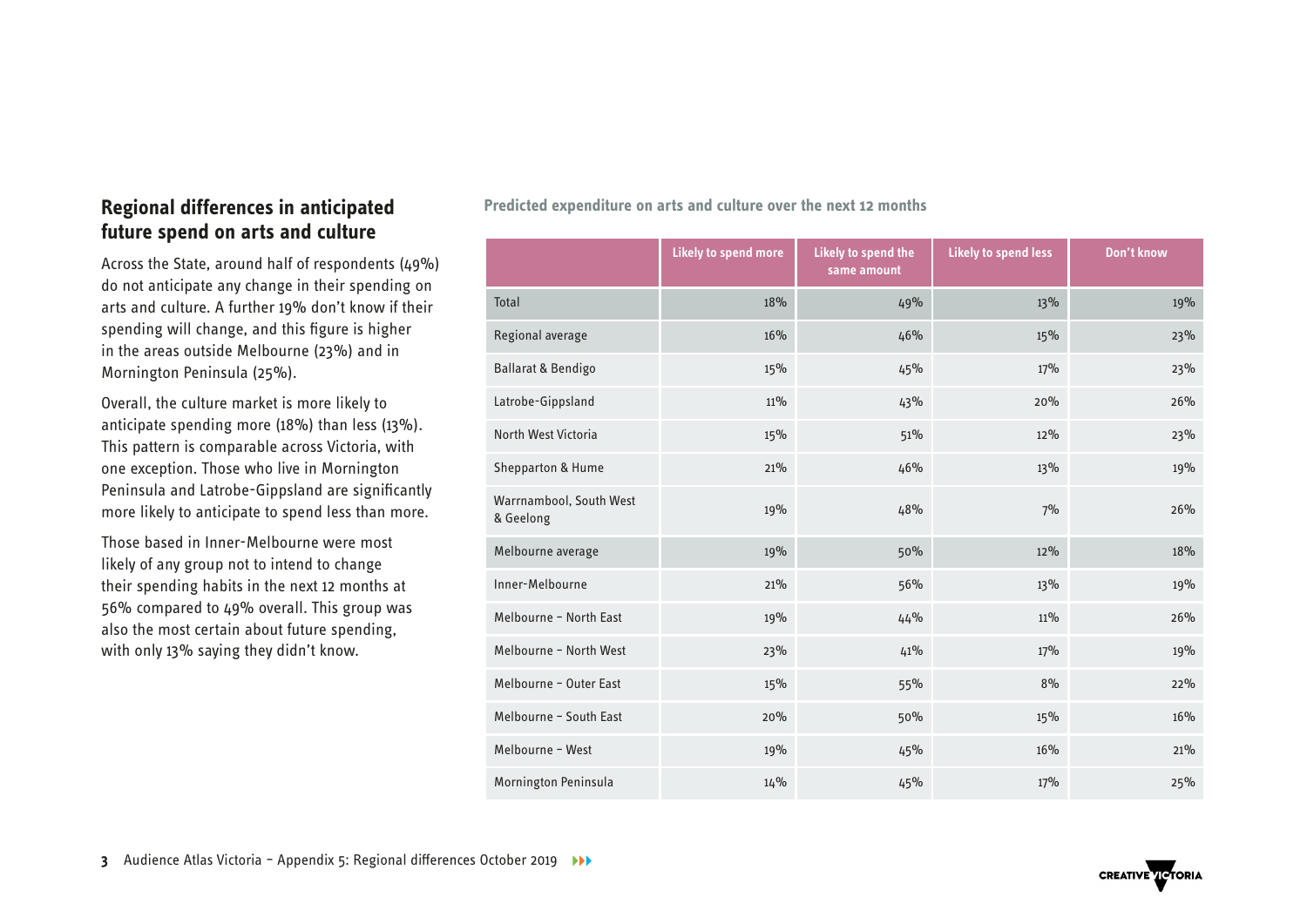### **More likely to do more in Melbourne**

Respondents were asked about their intentions to attend arts and culture in the next 12 months. Nearly half (47%) of the market have no plans to change their cultural consumption, which is broadly consistent across the State. Mornington Peninsula is significantly more likely to attend the same amount at 54%. A quarter (24%) intend to increase the amount of arts and cultural events they attend. This proportion grows to 32% in Inner-Melbourne, and is lowest in Latrobe-Gippsland at 16%.

Only 11% intend to spend less than they do now, which is consistent across the State with the exception of Melbourne West, who at 15% are the most likely to intend to do less.

**Predicted attendance for arts and culture over the next 12 months** 

|                                      | <b>Likely to attend more</b> | <b>Likely to attend the</b><br>same amount | <b>Likely to attend less</b> | Don't know |
|--------------------------------------|------------------------------|--------------------------------------------|------------------------------|------------|
| Total                                | 24%                          | 47%                                        | 11%                          | 18%        |
| Regional average                     | 19%                          | 47%                                        | 11%                          | 17%        |
| Ballarat & Bendigo                   | 20%                          | 49%                                        | 7%                           | 24%        |
| Latrobe-Gippsland                    | 16%                          | 51%                                        | 6%                           | 26%        |
| North West Victoria                  | 22%                          | 48%                                        | 12%                          | 18%        |
| Shepparton & Hume                    | 19%                          | 46%                                        | $11\%$                       | 23%        |
| Warrnambool, South West<br>& Geelong | 22%                          | 43%                                        | 8%                           | 27%        |
| Melbourne average                    | 26%                          | 47%                                        | 11%                          | 24%        |
| Inner-Melbourne                      | 32%                          | 47%                                        | 9%                           | 12%        |
| Melbourne - North East               | 24%                          | 45%                                        | 10%                          | 21%        |
| Melbourne - North West               | 26%                          | 42%                                        | 15%                          | 17%        |
| Melbourne - Outer East               | 21%                          | 50%                                        | 11%                          | 19%        |
| Melbourne - South East               | 24%                          | 45%                                        | 14%                          | 18%        |
| Melbourne - West                     | 21%                          | 42%                                        | 15%                          | 21%        |
| Mornington Peninsula                 | 21%                          | 54%                                        | 7%                           | 18%        |

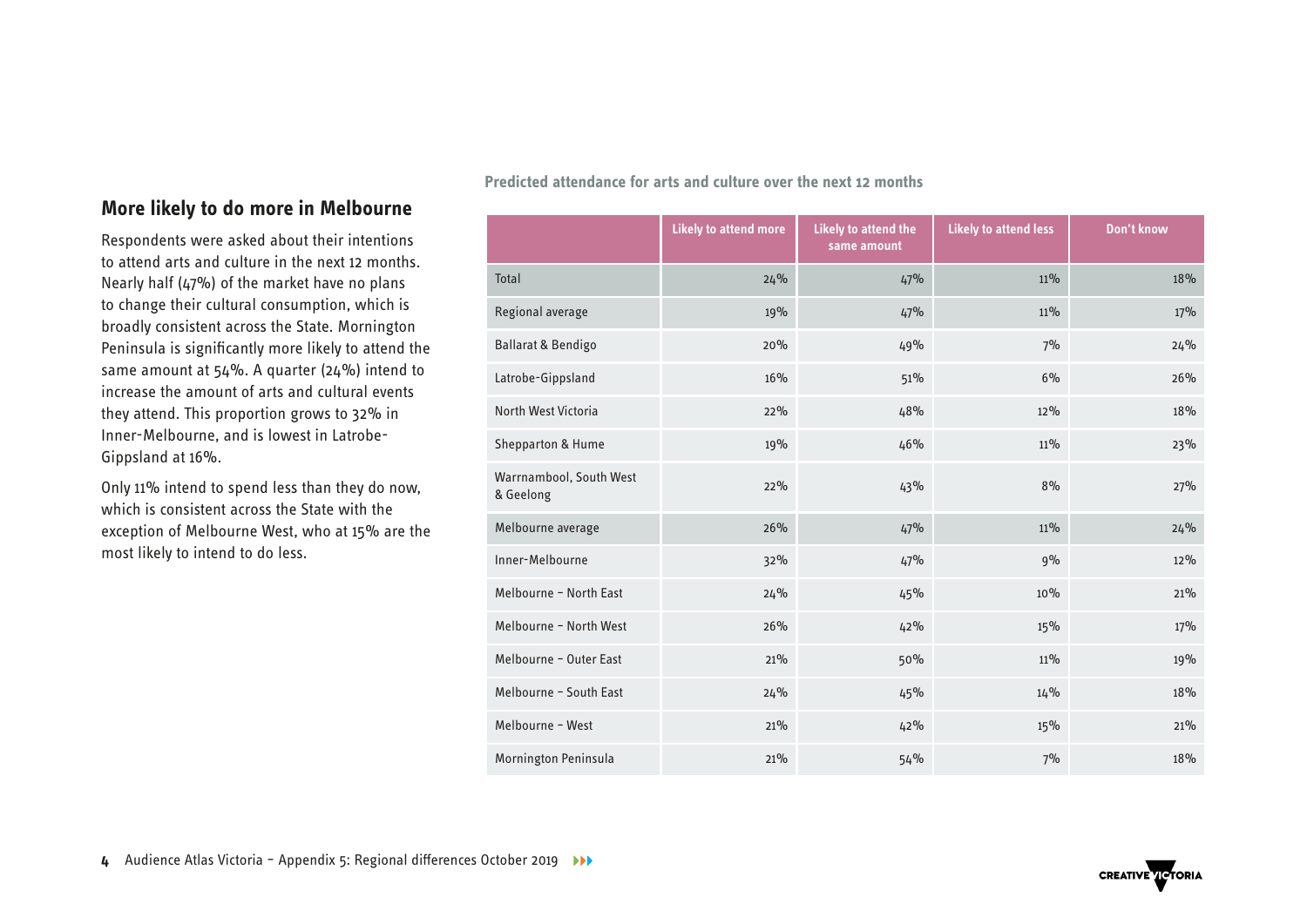#### **Relatively consistent levels of donating across the State**

Typically around 40% of the culture market have donated to support arts and culture, and this is broadly consistent across most of the State. The highest proportion is in Inner-Melbourne at 46%. Those based in Mornington Peninsula are the most likely to have donated recently (in the last 12 months) at 18% compared to 15% on average.

By far the most common method of donation is giving a one-off donation, with 39% of the market ever having done so. 14% of the market have done this in the past 12 months. Leaving a gift in a will had the lowest take-up at 8%, although had the highest proportion of interest at 15%. Those in Melbourne West were most likely to be open to leaving a bequest at 21%.

Note: In Audience Atlas 2014, volunteering behaviours between regional Victoria and Greater Melbourne were explored as there were significant differences between the two. In 2019, there are no significant differences in volunteering behaviour, so this has not been reported on in detail in this appendix.

|                                      | Donated in the<br>last 12 months | Donated $1-3$<br>years ago | Donated over 3<br>years ago | Never donated,<br>but interested | Never donated,<br>not interested |
|--------------------------------------|----------------------------------|----------------------------|-----------------------------|----------------------------------|----------------------------------|
| Total                                | 15%                              | 11%                        | 14%                         | 13%                              | 47%                              |
| Regional average                     | 14%                              | 9%                         | 14%                         | 12%                              | 52%                              |
| Ballarat & Bendigo                   | 15%                              | 11%                        | 17%                         | 9%                               | 48%                              |
| Latrobe-Gippsland                    | 8%                               | 5%                         | 21%                         | 16%                              | 49%                              |
| North West Victoria                  | 16%                              | 9%                         | 10%                         | 11%                              | 54%                              |
| <b>Shepparton &amp; Hume</b>         | 22%                              | 21%                        | 13%                         | 16%                              | 38%                              |
| Warrnambool, South<br>West & Geelong | 16%                              | 9%                         | 7%                          | 11%                              | 50%                              |
| Melbourne average                    | 15%                              | 12%                        | 14%                         | 14%                              | 45%                              |
| Inner-Melbourne                      | 17%                              | 16%                        | 13%                         | 14%                              | 41%                              |
| Melbourne - North East               | 17%                              | 9%                         | 17%                         | 16%                              | 41%                              |
| Melbourne - North West               | 15%                              | 10%                        | 15%                         | 18%                              | 41%                              |
| Melbourne - Outer East               | 12%                              | 7%                         | 11%                         | 10%                              | 59%                              |
| Melbourne - South East               | <b>11%</b>                       | 14%                        | 14%                         | 14%                              | 46%                              |
| Melbourne - West                     | 11%                              | 13%                        | 17%                         | 13%                              | 46%                              |
| Mornington Peninsula                 | 18%                              | 7%                         | 11%                         | 16%                              | 48%                              |

#### **Donation behaviour for the culture market**

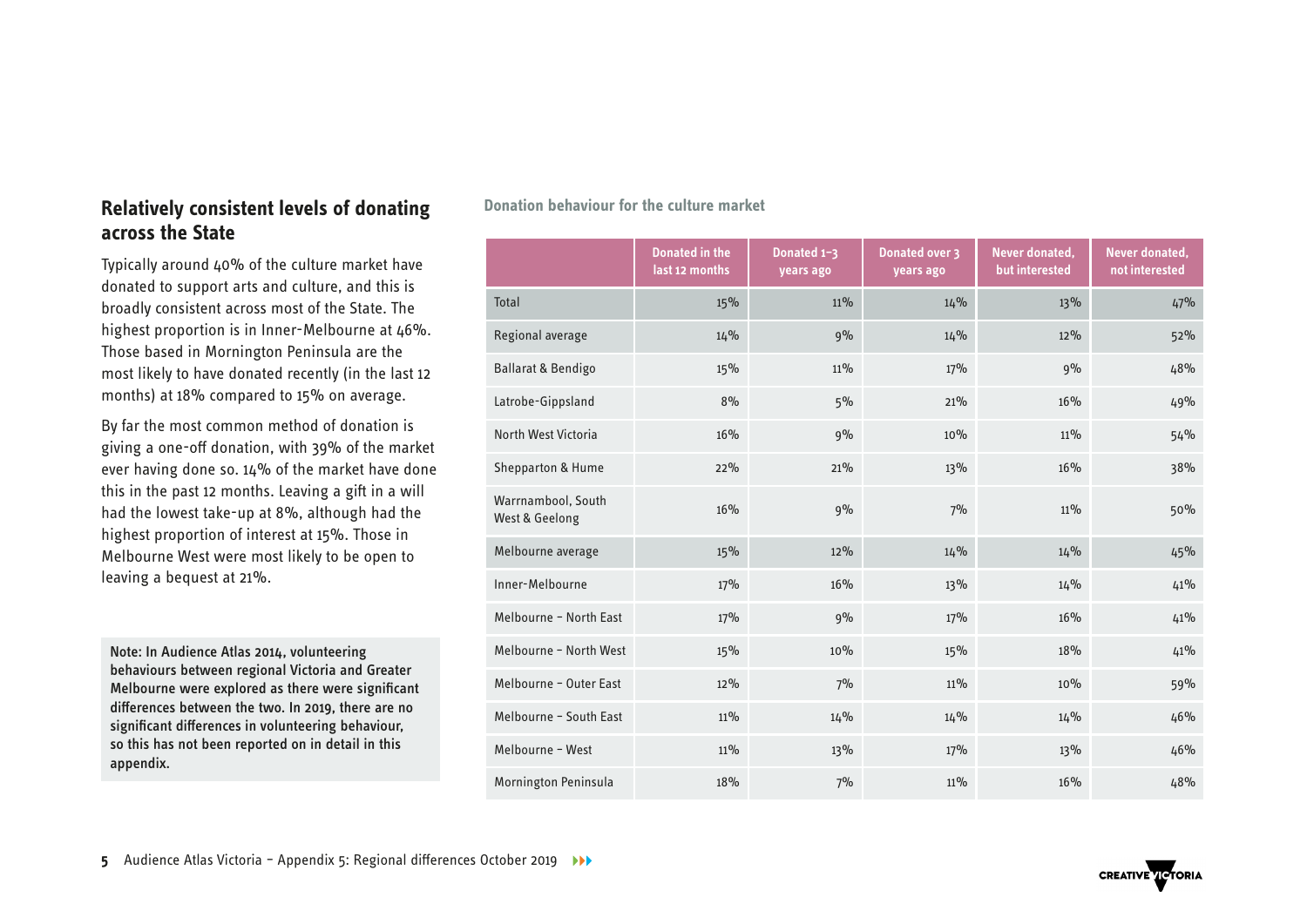

#### **Museum attendance by region**

#### **Lower engagement outside of Melbourne**

The majority of the culture market are 'engaged', having attended between three and eight artforms in the last 3 years (69%). A further 1 in 5 have 'low engagement' (in the current market for three or fewer artforms), and 14% are in the current market for nine or more artforms. This

pattern is broadly comparable across the state, particularly the proportion of 'engaged'. However, the differences lie in the extreme ends of the spectrum: those who live in regional Victoria are significantly more likely than average to have 'low engagement' at 24%, and those who live in Inner-Melbourne are significantly more likely to be 'highly engaged' at 19%. This may suggest the propensity to do more and engage with

more artforms has a relationship with location; it could either reflect the demographic profile and life stage of these areas or could be reflective of availability.

Across the 12 core artforms, there is a strong pattern where those who live in Melbourne are more likely to be in the current market than those who live regionally.

Attended within the last three years

#### **Lapsed**

**Current**

Last attended more than three years ago

**Potential**

Haven't attended, but interested

**Not in the market** Haven't attended, not interested

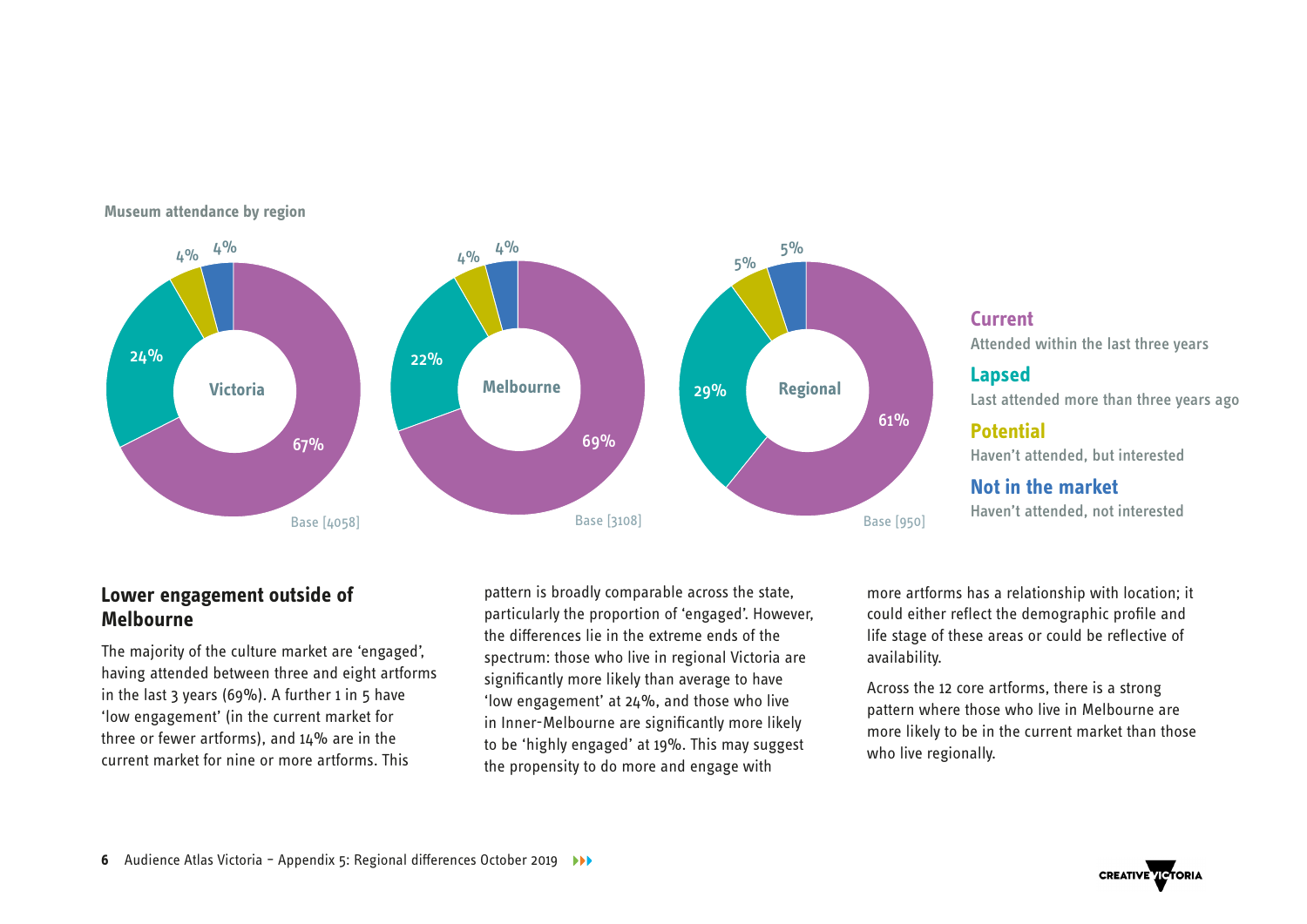This is the case for all core markets, with the only exception being the craft market, where 39% of regional Victoria are in the current market compared to 36% in Melbourne. This is consistent with the 2014 findings, where craft was also the only market with a greater proportion of regional Victoria than Melbourne.

Those living regionally were also much more likely to be in the lapsed market for the majority of artforms, suggesting that although they might not actively engage in particular artforms now, there may be latent interest to tap into. Regional Victoria was much more likely to be in the lapsed market for live music, visual arts and museums than the overall average.



**Live music attendance by region**